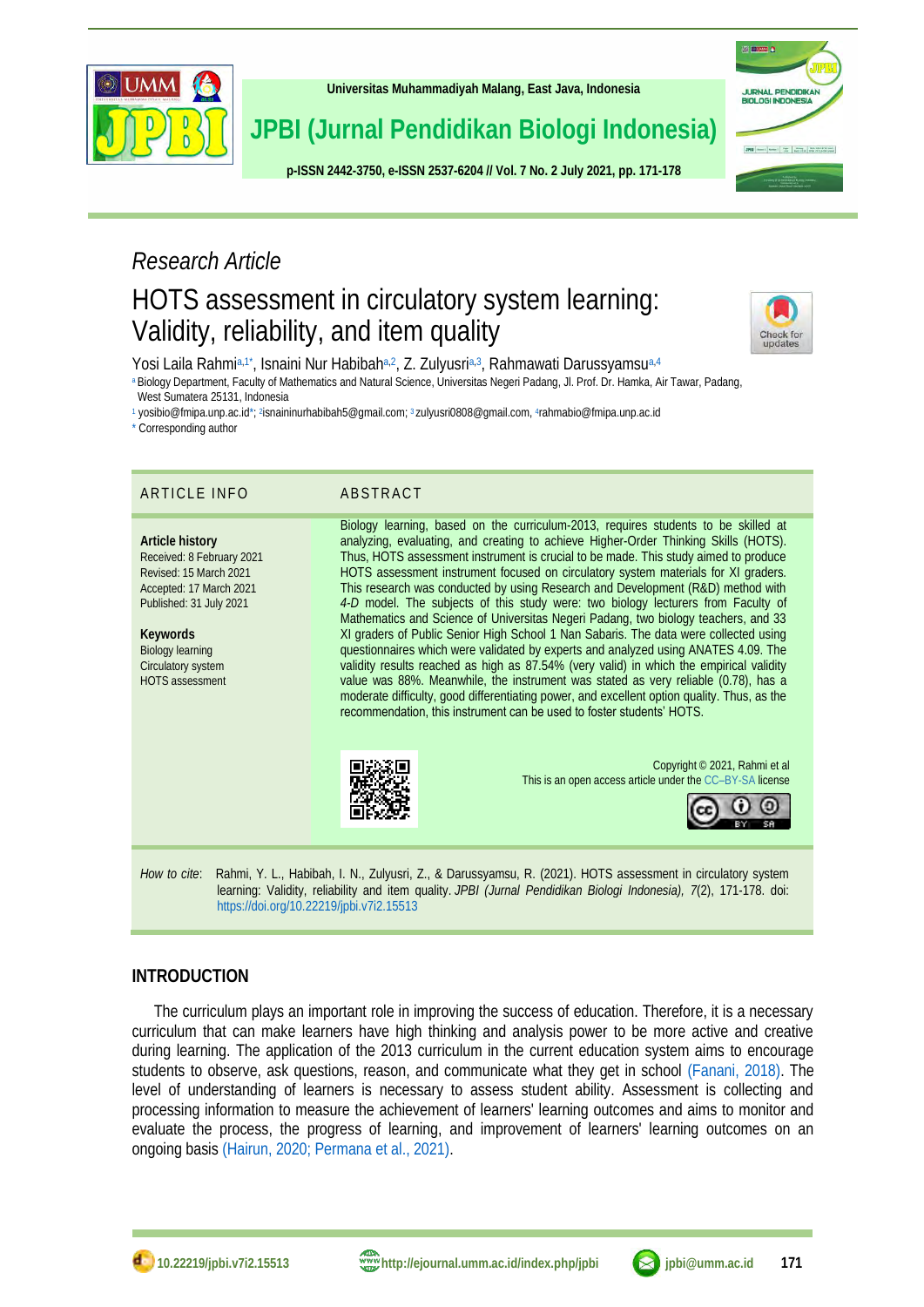To carry out the assessment and reach the stage of analyzing and interpreting the information obtained, learners must have a high level of thinking skills during the learning process [\(Paidi et al., 2020;](#page-7-1) [Permana &](#page-7-2)  [Setyawan, 2020\).](#page-7-2) Higher-Order Thinking Skills (HOTS) is an ability to provide more information, foster critical thoughts, evaluate, have the ability to think metacognition, and solve problems. Bloom's taxonomy revised by Bloom's high-level thinking assessment has three indicators: analyzing, evaluating, and creating.

The high level of thinking ability of learners in Indonesia is still relatively low, as seen from the results of several international studies that measure the high level of thinking ability of learners, namely Trends in Mathematics and Science Study (TIMSS) and Program for International Student Assessment (PISA). This study was conducted in the scope of countries incorporated in the Organization for Economic Cooperation and Development (OECD). Based on TIMSS 2015, Indonesia is ranked below the science field score, which is still below the international average of 397 out of 500. This puts Indonesia in 45th place out of 50 countries.

In the PISA test results in 2018 released on December 3, 2019, Indonesia experienced a decrease in rank compared to 2015; Indonesia was ranked 74th out of 79 countries that took the survey. Indonesia's science performance capability scored 396 out of a top score of 590. From the results obtained, it can be seen that the high level of thinking ability of Indonesian learners is still very low [\(Thomson et al., 2019\).](#page-7-3) The low value of TIMSS and PISA shows a lack of analytical power, understanding and reasoning in learners. This is due to a lack of thoroughness in understanding the problem (1) transformation errors due to miss-determining formulas, (2) process skill errors, and (3) errors in determining the final answer, due to writing down conclusions but not precisely [\(Fazzlah et al., 2020\).](#page-6-2)

Based on observations made by researchers at Public Senior High School 1 Nan Sabaris Padang Pariaman, the West Sumatera Province, on September 12, 2019, researchers conducted a trial on high-order thinking skills. From the results of the trial question, it is known that the high order thinking skills of learners are still relatively low. They are evidenced by the average value of learners only 38.45 according to [Prasetyani](#page-7-4)  et al (2016) that the value in the range of 21-40 is included in the criteria less.

Several things influence the low ability of learners in answering questions, there are: (1) Teachers have not fully designed problems in high cognitive levels and difficulty turning problems with low cognitive levels (C1-C3) into problems with higher cognitive levels (C4-C6) so that students are not used to working on problems with high levels of difficulty. The usual problem is still in the cognitive realm of C1-C3. This can be seen from the analysis of daily replay questions compiled by biology subject teachers at Public Senior High School 1 Nan Sabaris, where problems with cognitive levels of C2 as much as 50%, C3 40%, and C4 10%. (2) Learners are not used to doing problems with the help of Tables, graphs, and images, so that students have difficulty analyzing the data contained in Tables and images. In line with [Harisman \(2020\)](#page-6-3) to develop high-level thinking skills, learners are influenced by the precepts and professionalism of teachers in developing instruments of high-level thinking ability.

One of the efforts to develop high-level thinking skills is to use appropriate assessments where assessment is an integral part of learning [\(Rahmi & Alberida, 2017\).](#page-7-5) So for that, it is necessary to develop high-order thinking skills, assessment instruments that are valid, reliable, and have good quality items to train learners to have high-level thinking skills according to the demands of the 2013 curriculum [\(Otty & Milton,](#page-7-6)  2019).

Previous research on HOTS assessment shows that educator skills are needed in developing HOTS assessments [\(Widana, 2019\).](#page-7-7) Research on HOTS assessment in physics subjects shows that HOTS assessment instruments effectively train student HOTS skills [\(Kusuma et al., 2017;](#page-6-4) [Serevina et al., 2018\).](#page-7-8) In addition, research on instrument HOTS in the subjects of the circulatory system shows that instruments can be used to access student HOTS abilities [\(Madang et al., 2017\).](#page-7-9)

Based on these previous studies, it shows that no one has conducted research related to HOTS assessment, especially for subjects of the circulatory system. So that the novelty of this HOTS assessment research is the subjects used, namely the subject matter of the circulatory system. This research activity will provide many benefits, including this HOTS assessment can be used by educators to access student HOTS skills.

In this article, researchers develop a high-level assessment instrument of thinking ability about circulatory system material. Circulatory system material is material with a 3.6 for odd semester XI class with analyzing verb (C4). The purpose of this research is to produce High Order Thinking Skills instruments about circulatory system materials for students of grade XI Public Senior High School that are valid, reliable, and have good quality items.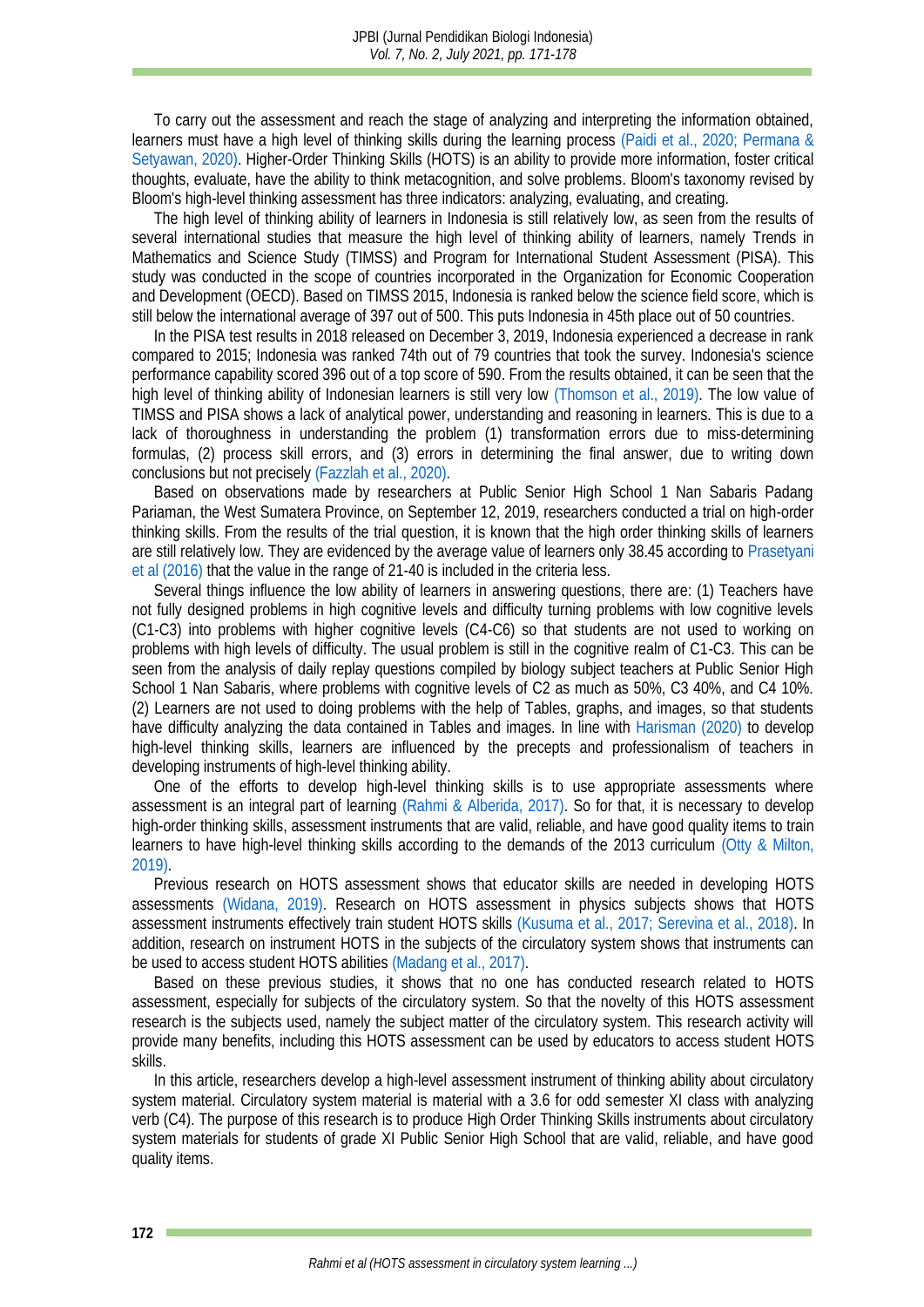#### **METHOD**

This type of research is research and development. This research aims to produce products in the form of high-level thinking ability assessment instruments on circulatory system materials for grade XI Public Senior High School students that are valid, practical, reliable, and have good item quality by using a 4-D development model. At the definition stage, problem analysis, students, curriculum, and learning objectives are performed. Then in the design stage is done creating grids, problem design, cover, and instructions of question work in general and specifically. At the stage of development, a question experiment has been done, and then an analysis of the quality of the item is carried out to obtain a valid instrument. However, due to time constraints and costs, the researchers did not perform the disseminate stage.

The study subjects consisted of experts. Two lecturers majoring in biology at Universitas Negeri Padang and two of biology subject teachers at Public Senior High School 1 Nan Sabaris and the test subjects were two teachers of biology subjects at Public Senior High School 1 Nan Sabaris and 33 students of grade XI mathematics and science 1 at Public Senior High School 1 Nan Sabaris. The object of this research is a research instrument of high order thinking skills about circulatory system material for students of grade XI Public Senior High School in the form of 50 questions. This research was conducted at Universitas Negeri Padang and Public Senior High School 1 Nan Sabaris Padang Pariaman. The resulting product is a highorder thinking skills research instrument about circulatory system material for Public Senior High School grade XI learners from November 26, 2020, to January 22, 2021.

#### **RESULTS AND DISCUSSION**

The logical validity of high-level thinking ability research instruments aims to prove the validity and representative of all possible grains made in the developed instrument. Two biology lecturers carried out this logical validity from the Mathematics and Natural Sciences Faculty, Universitas Negeri Padang, and two biology subjects at Public Senior High School 1 Nan Sabaris Padang Pariaman using validation questionnaires. During the validation process, suggestions were given by the experts to improve the quality of the instrument improvements can be seen in [Table 1.](#page-2-0)

<span id="page-2-0"></span>

|               |                                                 |                                                                                                           |                                                                                                                            |                | Table 1. Suggestions were given by the experts                                                                                                                                                                                                                                                                                                                                                                                                                                                                                                                                                                                                                                                     |                                            |          |  |
|---------------|-------------------------------------------------|-----------------------------------------------------------------------------------------------------------|----------------------------------------------------------------------------------------------------------------------------|----------------|----------------------------------------------------------------------------------------------------------------------------------------------------------------------------------------------------------------------------------------------------------------------------------------------------------------------------------------------------------------------------------------------------------------------------------------------------------------------------------------------------------------------------------------------------------------------------------------------------------------------------------------------------------------------------------------------------|--------------------------------------------|----------|--|
| No            | Suggestion                                      | Picture                                                                                                   |                                                                                                                            |                |                                                                                                                                                                                                                                                                                                                                                                                                                                                                                                                                                                                                                                                                                                    |                                            |          |  |
|               | Improved<br>Structure of<br>Option              | 3.6.2<br>Menganalisis<br>mekanisme<br>pembekuan<br>$d$ arah                                               | Diberikan<br>sebuah<br>pertanyaan,<br>peserta didik<br>diminta<br>menganalisis<br>jawaban yang<br>benar                    | C <sub>4</sub> | Respons inflamasi melibatkan peningkatan aliran darah ke area tubuh yang A<br>mengandung sel-sel sistem kekebalan tubuh melawan patogen atau benda<br>asing. Respons inflamasi adalah contoh dari loop umpan balik positif.<br>Berdasarkan ini, apa yang akan menyebabkan respon inflamasi berhenti di<br>daerah tertentu dari tubuh?<br>A. Sel darah putih menghancurkan semua patogen//benda asing.<br>B. Sel darah putih menyebar jauh dari situs.<br>C. Sel darah putih tidak menyebar jauh dari situs.<br>D. Lebih banyak sel darah putih tiba untuk melawan patoger/penda<br>asing.<br>E. Lebih sedikit sel darah putih yang diperlukan untuk menyelesaikan<br>memerangi infeksi<br>>hander! | 12<br>Perlatifular<br>0 gv<br>Renti<br>kul |          |  |
| $\mathcal{P}$ | Increasing<br>Cognitive level<br>in the problem | 3.65<br>Menganalisis<br>perbedaan<br>systole dan<br>diastole pada<br>tekanan<br>darah<br>manusia<br>3.6.9 | Diberikan<br>sebuah narasi.<br>peserta didik<br>diminta<br>menganalisis<br>jawaban yang<br>paling benar<br>Diberikan ciri- | C4<br>C4       | Baca narasi berikut untuk menjawab soal nomor 10 - 11<br>Pada suatu hari mudi mengalami gangguan penyakit dengan gejala sering<br>muntah, pusing, Jernas dan tidak bertenaga. Waktu diperiksa, tekanan darah<br>Budi yang ditunjukan oleh sphygmomanometer adalah 100/60 mmHg.<br>Maka hal yang tepat menyatakan keadaan Budi adalah.<br>A. Tekanan systole dibawah normal<br>B. Tekanan diastole dibawah normal<br>$+al$ ayan!<br>C. Otot jantung berkerja terlalu lemah<br>D. Tekanan systole dan diastole normal<br>E. Tekanan systole dan diastole di bawah normal<br>Berdasarkan ciri-ciri pada narasi diatas, gangguan apakah yang dialami<br>oleh Budi?                                     | E<br>E                                     | 10<br>11 |  |
|               |                                                 | Menganalisis<br>kelainan dan<br>penyakit<br>pada organ<br>peredaran<br>darah                              | ciri suatu<br>gangguan<br>pada system<br>sirkulasi,<br>peserta didik<br>diminta                                            |                | A. Stroke<br>B. Leukimia<br>$+$ $\overline{\Lambda}$ $\alpha_{\alpha}$<br>C. Hipertensi<br>D. Hipotensi<br>E. Jantung Koroner<br>I have spt This, Mass Ez                                                                                                                                                                                                                                                                                                                                                                                                                                                                                                                                          |                                            |          |  |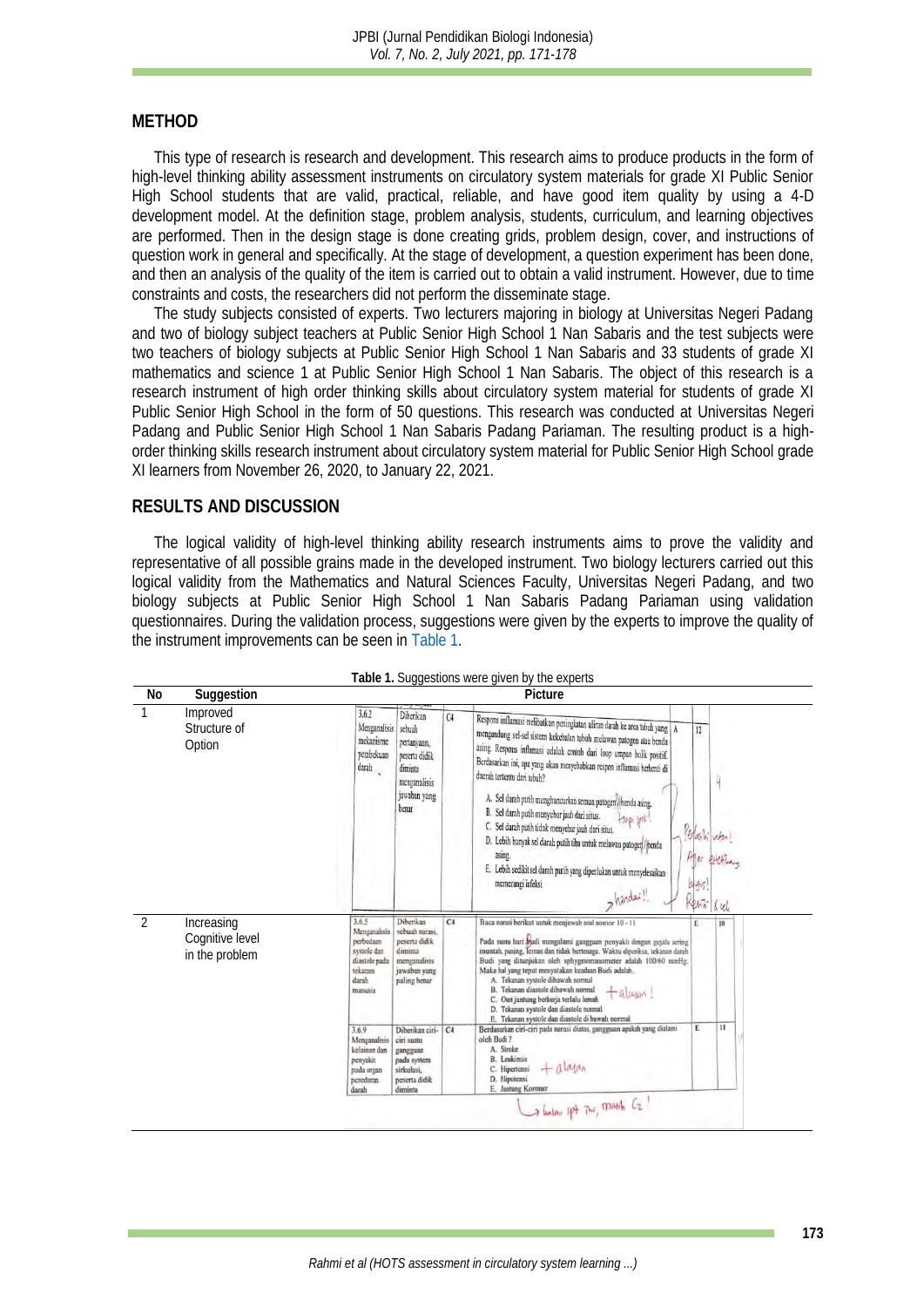

After the revision, the validation questionnaire of high-level thinking ability instruments of the experts is analyzed which can be seen in th[e Table](#page-3-0) 2.

<span id="page-3-0"></span>

| Table 2. Results of analysis of the validity of logical instruments assessment of high-level thinking ability |  |
|---------------------------------------------------------------------------------------------------------------|--|
|---------------------------------------------------------------------------------------------------------------|--|

| Νo | Assessment Component | Expert                         |    |    | Total |                    | Criteria |
|----|----------------------|--------------------------------|----|----|-------|--------------------|----------|
|    |                      |                                |    |    |       | Validity value (%) |          |
|    | Material             | 30                             | 29 | 25 | 84    | 87.5               | Valid    |
|    | Construction         | 35                             | 35 | 35 | 105   | 87.5               | Valid    |
|    | Language             | 4                              |    | 14 |       | 87.5               | Valid    |
|    | High-Order Thinking  | 15                             |    | 18 | 50    | 81.67              | Valid    |
|    |                      | Total amount of validity value |    |    |       | 350.17             | Valid    |
|    |                      | Average value of validity      |    |    |       | 87.54              |          |

Based on the results of data analysis in [Table 1](#page-2-0) obtained results, the instrument of high-level thinking ability meets the criteria and is valid. This is seen from the average validation value of the assessment instrument of 87.54 is included in the valid criteria [\(Ngalim, 2009\).](#page-7-10) Therefore, the assessment of high-order thinking skills developed by the author is valid, both in terms of material, construction, language, and HOTS.

Analysis of question items was carried out after conducting instrument trials on 33 students of class XI mathematics and natural science 1 at Public Senior High School 1 Nan Sabaris Padang Pariaman. The analysis of the problem grains was carried out using ANATES 4.09. The analysis results obtained 44 valid questions with 88% and six invalid questions with a percentage of 12%. Thus, the number of problems with cognitive levels of C4 is as many as 34 questions, C5 as many as nine questions, and C6 1 problem. The percentage of cognitive levels can be seen i[n Figure 1.](#page-3-1)



**Figure 1.** Cognitive rate percentage

<span id="page-3-1"></span>Reliability of high order thinking skills instruments known from problem grain analysis when using ANATES version 4.09 with the formula Kuder-Richardson 21 (K-R-21). Based on the results of the study of the question, grain produced 44 items of reliable questions with a very reliable value of 0.78.

The difficulty of high-order thinking skills instruments is known from the results of problem analysis using ANATES version 4.09. Based on the results of the analysis of the problem items that have a moderate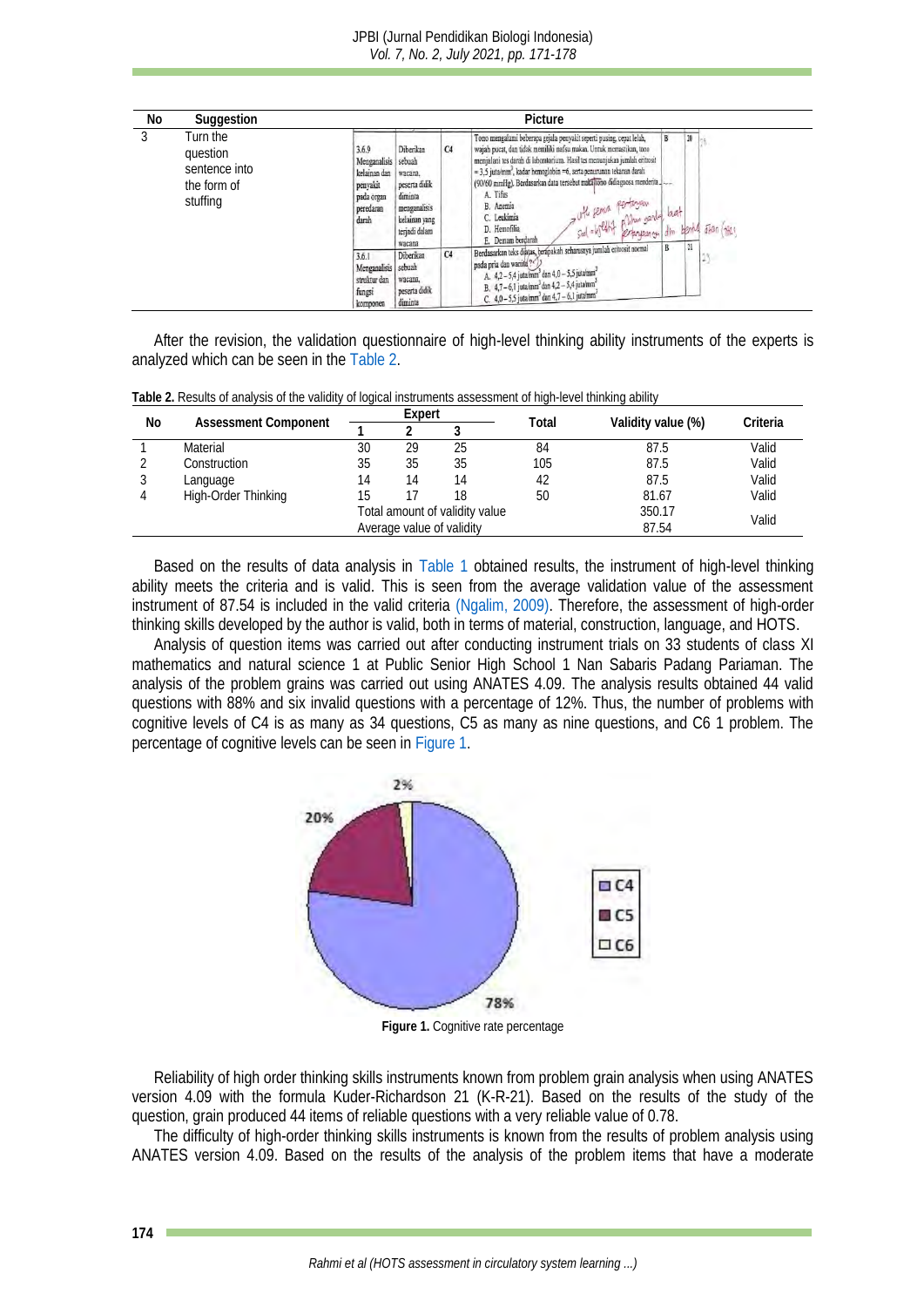difficulty level of 41 questions and increase the difficulty of difficult categories by nine questions. Data analysis of difficulty level can be seen in [Table 3.](#page-4-0)

<span id="page-4-0"></span>

| Difficulty level (%)     |                   |                                  |           |                             |           |  |
|--------------------------|-------------------|----------------------------------|-----------|-----------------------------|-----------|--|
| Ordinary multiple choice |                   | Cause and effect multiple choice |           | Association multiple choice |           |  |
| Moderate                 | Difficult         | Moderate                         | Difficult | Moderate                    | Difficult |  |
| 21 questions             | 9 questions       | 10 questions                     |           | 10 questions                |           |  |
| $(33, 33 - 54, 55)$      | $(21.21 - 27.27)$ | $(36.36 - 54.55)$                |           | $(36.36 - 51.52)$           |           |  |

**Table 3.** Data analysis of the difficulty level of the instruments of higher order thinking skills assessment

The differentiating power of high-order thinking skills instruments is known from the analysis of the question using ANATES version 4.09. Based on the results of grain analysis of the instrument having good differentiating power as much as 52%, the differentiating power is sufficient as much as 46%, and the bad differentiating as much as 2%. Data analysis can be seen in [Table 4.](#page-4-1)

<span id="page-4-1"></span>

|                              |                                                                                      |                                               | Table 4. Data analysis of differentiating power of the instruments of high order thinking skills assessment |
|------------------------------|--------------------------------------------------------------------------------------|-----------------------------------------------|-------------------------------------------------------------------------------------------------------------|
| Differentiating<br>power (%) | Ordinary multiple<br>choice                                                          | Excellent<br>Good<br>Sufficient<br><b>Bad</b> | ٠<br>14 question (0.44-0.67)<br>16 question (0.22-0.33)                                                     |
|                              | <b>Excellent</b><br>Good<br>Cause and effect<br>multiple choice<br>Sufficient<br>Bad |                                               | ٠<br>8 question (0.44)<br>2 question $(0.33)$                                                               |
|                              | Association multiple<br>choice                                                       | <b>Excellent</b><br>Good<br>Sufficient<br>Bad | 4 question (0.44-0.67)<br>5 question (0.22-0.33)<br>1 question $(0.00)$                                     |

Quality option of high order thinking skills instruments about the circulatory system material from the analysis of the problem using ANATES version 4.09 obtained excellent criteria 50%, both 35.5%, less good 12% and bad 2.5%. The results of the data analysis can be seen in [Figure 2.](#page-4-2)



**Figure 2.** Quality option

<span id="page-4-2"></span>Logical validity is obtained from the results of validation questionnaires filled by three experts. The criteria assessed in logical validity are four aspects, namely material, construction, language, and high level of thinking ability. According to [Arikunto](#page-6-5) (2013) the results of data analysis showed that high order thinking skills instruments were included in valid criteria with an average value of 87.54%. Valid criteria on material aspects with a value of 87.5% indicate that the material used can improve the high-level thinking ability of learners, which is in line with [Fanani](#page-6-0) (2018) stating that the material developed must be in accordance with the demands of core and basic competencies.

Judging from the construction aspect of the assessment instrument is in a valid category with a value of 87.5%. This indicates that the instrument has a clear problem formulation, homogeneous and logical answer options and is highly structured in accordance with the opinion of [Wahyudi et al](#page-7-11) (2019) that validity construction is a validity that refers to the extent to which a measuring test instrument to be measured based on theoretical construction that can be used as the basis in the preparation of the instrument.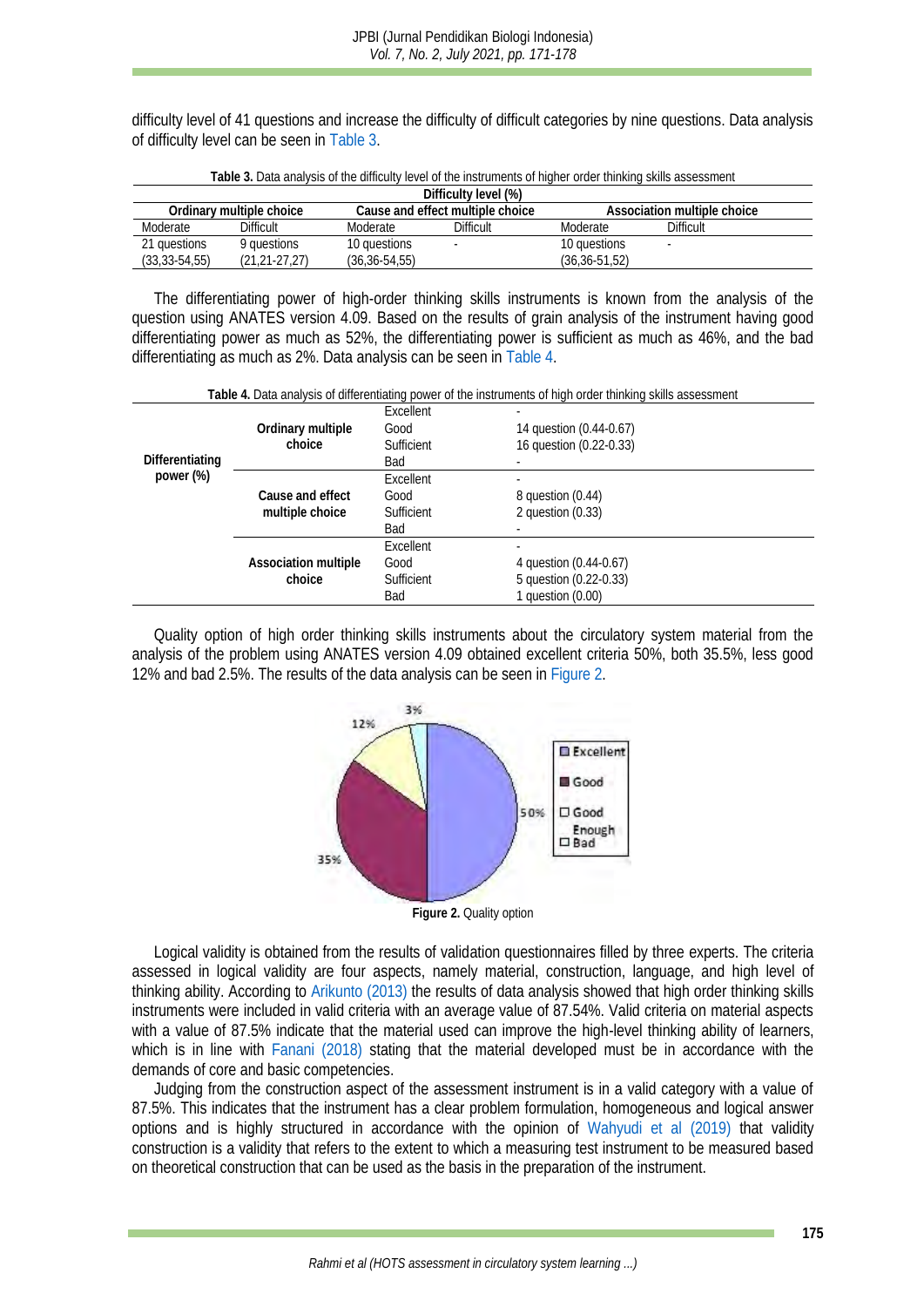In terms of language, assessment instruments get a percentage of 87.5%. This indicates that this high order thinking skills instruments already uses language that is in accordance with the rules, easy to understand and does not give rise to double interpretation [\(Indra et al., 2018\).](#page-6-6) This is in accordance with the opinion of [Afrita & Darussyamsu](#page-6-7) (2020) that each item of the question must use clear language, easy to understand and in accordance with the enhanced spelling

Judging from the high level of thinking aspects, there is an average score of 81.67 that achieves valid criteria. This indicates that the problem is already at C4-C6 level, discourse, Tables, graphs and images work well in accordance with the context of the material, the question of using interesting stimulus [\(Sayan &](#page-7-12)  Mertoğlu, 2020) so as to measure students' ability in analyzing, evaluating and creating. According to [Arif et al](#page-6-8) (2020) high order thinking skills is a process of thinking in higher levels of knowledge develop from various cognitive concepts and methods and learning taxonomies, such as using bloom taxonomies. Judging from the above four aspects obtained an average yield of 87.54% from three experts. Based on these categories, this high order thinking skills instruments meets logical validity and can be used by learners.

Overall the high order thinking skills instruments developed meets all four aspects in the validation test so that this instrument can be used for biological assessment, especially circulatory system material. Before use, empirical tests and practicality tests must be carried out so that the instruments used are valid and can be used to develop the high level of thinking ability of learners.

Empirical validity aims at the level of reliability of the instruments developed [\(Tapsir et al., 2018\).](#page-7-13) The results of empirical validity were obtained from the analysis of questions using ANATES 4.09 with the question analyzed as many as 50 questions tested to 33 students of class XI mathematics and natural science 1, Public Senior High School 1 Nan Sabaris Padang Panjang. Based on the results of the analysis, this high order thinking skills instruments is valid with the results obtained, namely 44 valid questions with a percentage of 88% and 6 invalid questions with a percentage of 12%. Percentages for each cognitive level of the problem are C4= 77.27%, C5=20.45%, and C6=2.27%. An instrument is said to be valid when the instrument elements of the assessment are relevant and represent the construction of a measuring instrument that is targeted for a specific purpos[e \(Ihsan, 2016\).](#page-6-9)

Reliability is a state that indicates a fixed (consistent) state of the instrument [\(Utama et al., 2020\).](#page-7-14) Reliable instruments will get the same results if tested in the same group at different times. This high order thinking skills instruments is highly reliable with a reliability value of 0.78. Reliability is the consistency of measurement results shown at different times on the same subject [\(Ndiung & Jediut, 2020\).](#page-7-15) The test is said to be reliable if the gain score has a high correlation with the total score. The validity and reliability of an instrument is influenced by the subject being shaved, the user of the instrument, and the instrument itself [\(Purwanti et al.,](#page-7-16)  2020). So validity and reliability must always be tested before the instrument is used.

A good difficulty level for an instrument is the difficulty level ranging in the range of 0.00 - 1.00 [\(Arifin,](#page-6-10)  2017). The greater the difficulty of the count, the easier it will be for it to be revised. A question has p = 0.00 meaning that no student answers correctly and if it has  $p = 1.00$  it means that all students answer correctly. The result of data analysis high order thinking skills instruments in get a problem that has a moderate difficulty level of 41 questions and increase difficulty category as much as 9 problems.

The differentiating power in high order thinking skills instruments has the aim to know and distinguish highly capable learners with low or moderate ability learners [\(Masitoh & Aedi, 2020\).](#page-7-17) Based on the results of grain analysis of the instrument has a good differentiating power as much as 52%, the differentiating power is quite as much as 46% and the power of the bad differentiating as much as 2%. In line with [Irmaya et al](#page-6-11) (2020) that good differentiating power can distinguish students who have mastered competencies with students who have not / lack of competence based on certain criteria.

The quality of options in an instrument is seen from how the learner chooses the answer to the given question. This aims to see if the phishing function is working properly or not. The quality of instrument options assessment ability to think highly about the circulatory system material from the results of analysis of the problem using ANATES version 4.09 obtained excellent criteria 50%, both 35.5%, less good 12% and bad 2.5%.

From this research, an instrument with appropriate indicators was obtained to assess the high level of thinking ability in the material of the circulatory system. The impact of the existence of this instrument for teachers is that it can be used as a means of training learners to familiarize themselves with thinking at a high level and become a collection of quality questions [\(Utama et al., 2020\),](#page-7-14) for learners can be used to know and train high-level thinking skills [\(Kholis et al., 2020\)](#page-6-12) and for schools this instrument can be useful to familiarize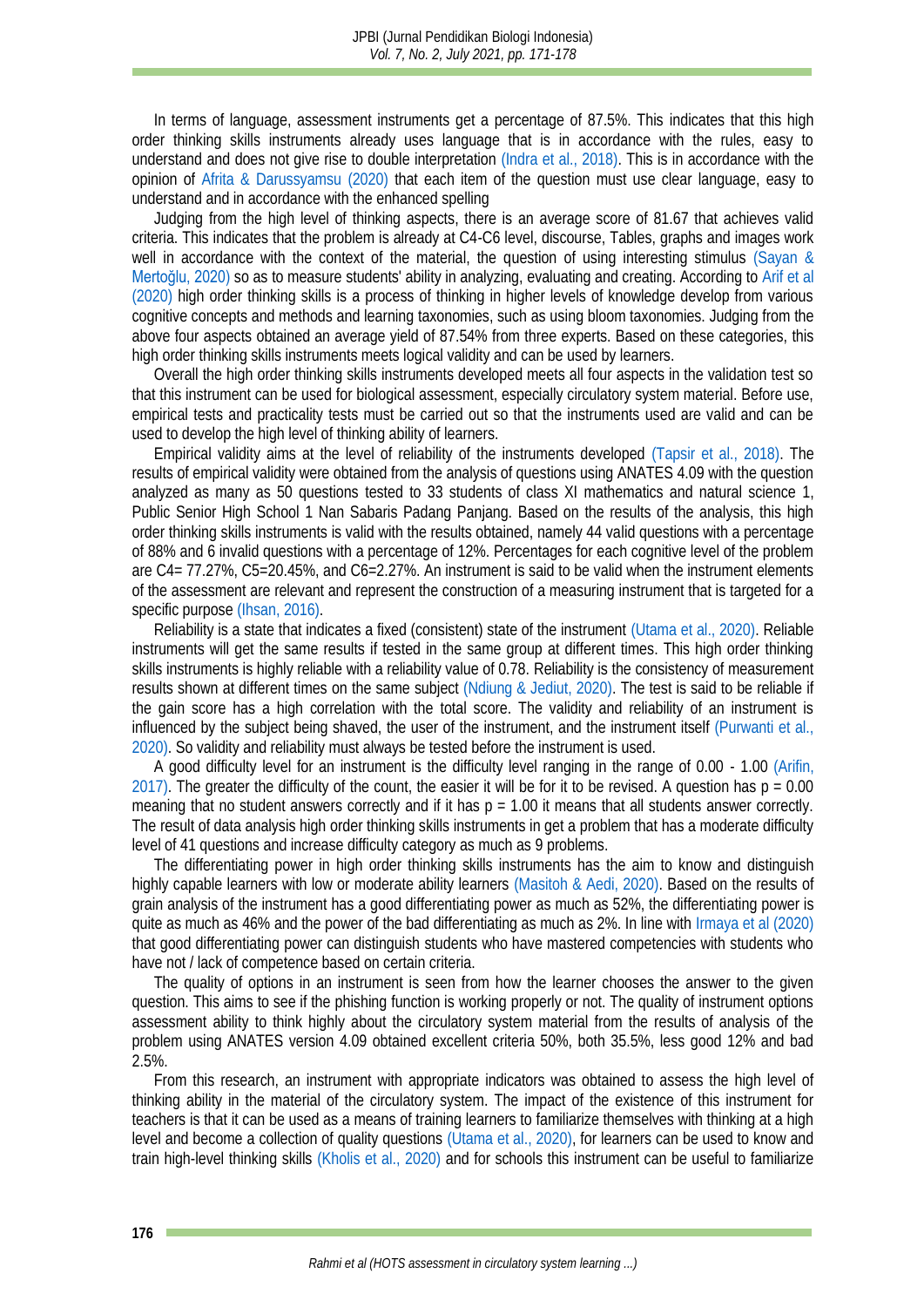learners using high-level thinking skills so as to improve the quality of learners [\(Arifin, 2018;](#page-6-13) [Wilson &](#page-7-18)  [Narasuman, 2020\).](#page-7-18)

#### **CONCLUSION**

The resulting HOTS instruments have an average logical validity value of 87.54% with very valid criteria. Practical validity value is 88% with each percentage of C4 = 77.27%, C5 = 20.45%, and C6 = 2.27%, has very reliable reliability with a value of 0.78, has a moderate difficulty, good differentiating power, and excellent option quality. To sum up, that has been produced the instruments of HOTS about circulatory system materials for students of grade XI Public Senior High School are logically valid, empirical, and reliable. This conclusion is instruments that were designed can be used to measure learners' ability of high-level thinking. Therefore, as a recommendation, this instrument can be used to promote students' HOTS.

#### **ACKNOWLEDGEMENT**

This research can be carried out thanks to the guidance of the experts, teachers, and students of Public Senior High School 1 Nan Sabaris and the Department of Biology, Universitas Negeri Padang.

#### **REFERENCES**

- <span id="page-6-7"></span>Afrita, M., & Darussyamsu, R. (2020). Validitas instrumen tes berpikir tingkat tinggi (HOTS) pada materi sistem respirasi di kelas XI SMA. *Mangifera Edu*, *4*(2), 129–142. [https://doi.org/10.31943/mangife](https://doi.org/10.31943/mangiferaedu.v4i2.83) [raedu.v4i2.83](https://doi.org/10.31943/mangiferaedu.v4i2.83)
- <span id="page-6-8"></span>Arif, S., Basyaruddin, B., & Yuhdi, A. (2020). Integration of high order thinking skills in research method subject in university. *Britain International of Linguistics Arts and Education (BIoLAE) Journal*, *2*(1), 378– 383.<https://doi.org/10.33258/biolae.v2i1.207>
- <span id="page-6-13"></span>Arifin, B. (2018). Meningkatkan mutu pendidikan melalui manajemen peserta didik. *FALASIFA : Jurnal Studi Keislaman*, *9*(2), 1–20.<https://doi.org/10.36835/falasifa.v9i2.115>
- <span id="page-6-10"></span>Arifin, Z. (2017). Kriteria instrumen dalam suatu penelitian. *Jurnal Theorems (the Original Research of Mathematics)*, *2*(1), 28–36[. https://doi.org/10.31949/th.v2i1.571](https://doi.org/10.31949/th.v2i1.571)
- <span id="page-6-5"></span>Arikunto, S. (2013). *Prosedur penelitian suatu pendekatan praktik. Edisi Revisi*. Rineka Cipta. [https://www.](https://www.belbuk.com/prosedur-penelitian-suatu-pendekatan-praktik-p-1806.html) [belbuk.com/prosedur-penelitian-suatu-pendekatan-praktik-p-1806.html](https://www.belbuk.com/prosedur-penelitian-suatu-pendekatan-praktik-p-1806.html)
- <span id="page-6-0"></span>Fanani, M. Z. (2018). Strategi pengembangan soal HOTS pada kurikulum 2013. *Edudeena*, *2*(1), 57–76. <https://doi.org/10.30762/ed.v2i1.582>
- <span id="page-6-2"></span>Fazzlah, E., Effendi, K. N. S., & Marlina, R. (2020). Analisis kesalahan siswa dalam menyelesaikan soal pisa konten uncertainly and data. *Jurnal Cendikia: Jurnal Pendidikan Matermatika*, *04*, 1034. [https://doi.org/](https://doi.org/10.31004/cendekia.v4i2.306) [10.31004/cendekia.v4i2.306](https://doi.org/10.31004/cendekia.v4i2.306)
- <span id="page-6-1"></span>Hairun, Y. (2020). *Evaluasi dan penilaian dalam pembelajaran*. Deepublish. [https://penerbitbukudeepublish.](https://penerbitbukudeepublish.com/shop/buku-evaluasi-dan-penilaian/) [com/shop/buku-evaluasi-dan-penilaian/](https://penerbitbukudeepublish.com/shop/buku-evaluasi-dan-penilaian/)
- <span id="page-6-3"></span>Harisman, Y. (2020). Profesionalisme guru dalam membuat soal higher order thinking skills. *JNPM (Jurnal Nasional Pendidikan Matematika)*, *4*(1), 75[. https://doi.org/10.33603/jnpm.v4i1.2587](https://doi.org/10.33603/jnpm.v4i1.2587)
- <span id="page-6-9"></span>Ihsan, H. (2016). Validitas isi alat ukur penelitian konsep dan panduan penilaiannya. *PEDAGOGIA Jurnal Ilmu Pendidikan*, *13*(2), 266.<https://doi.org/10.17509/pedagogia.v13i2.3557>
- <span id="page-6-6"></span>Indra, R., Kustati, M., & Saregar, A. (2018). The effect of principals' leadership towards effective learning at an indonesian secondary school. *European Journal of Educational Research*, *9*(3), 1063–1074. [https://](https://doi.org/10.12973/eu-jer.9.3.1063) [doi.org/10.12973/eu-jer.9.3.1063](https://doi.org/10.12973/eu-jer.9.3.1063)
- <span id="page-6-11"></span>Irmaya, P., Ferna, F., & Sunarti, T. (2020). Validitas instrumen penilaian berbantuan google form untuk mengukur kemampuan berpikir kreatif fisika pada bahasan fluida dinamis. *IPF : Inovasi Pendidikan Fisika*, *09*(02), 69–75. [https://jurnalmahasiswa.unesa.ac.id/index.php/inovasi-pendidikan-fisika/article/](https://jurnalmahasiswa.unesa.ac.id/index.php/inovasi-pendidikan-fisika/article/view/33346) [view/33346](https://jurnalmahasiswa.unesa.ac.id/index.php/inovasi-pendidikan-fisika/article/view/33346)
- <span id="page-6-12"></span>Kholis, N., Kartowagiran, B., & Mardapi, D. (2020). Development and validation of an instrument to measure a performance of vocational high school. *European Journal of Educational Research*, *9*(3), 955–966. <https://doi.org/10.12973/EU-JER.9.3.955>
- <span id="page-6-4"></span>Kusuma, M. D., Rosidin, U., Abdurrahman, A., & Suyatna, A. (2017). The development of higher order thinking skill (hots) instrument assessment in physics study. *IOSR Journal of Research & Method in Education (IOSR-JRME)*, *7*(1), 1–7[. https://doi.org/10.9790/7388-0701052632](https://doi.org/10.9790/7388-0701052632)